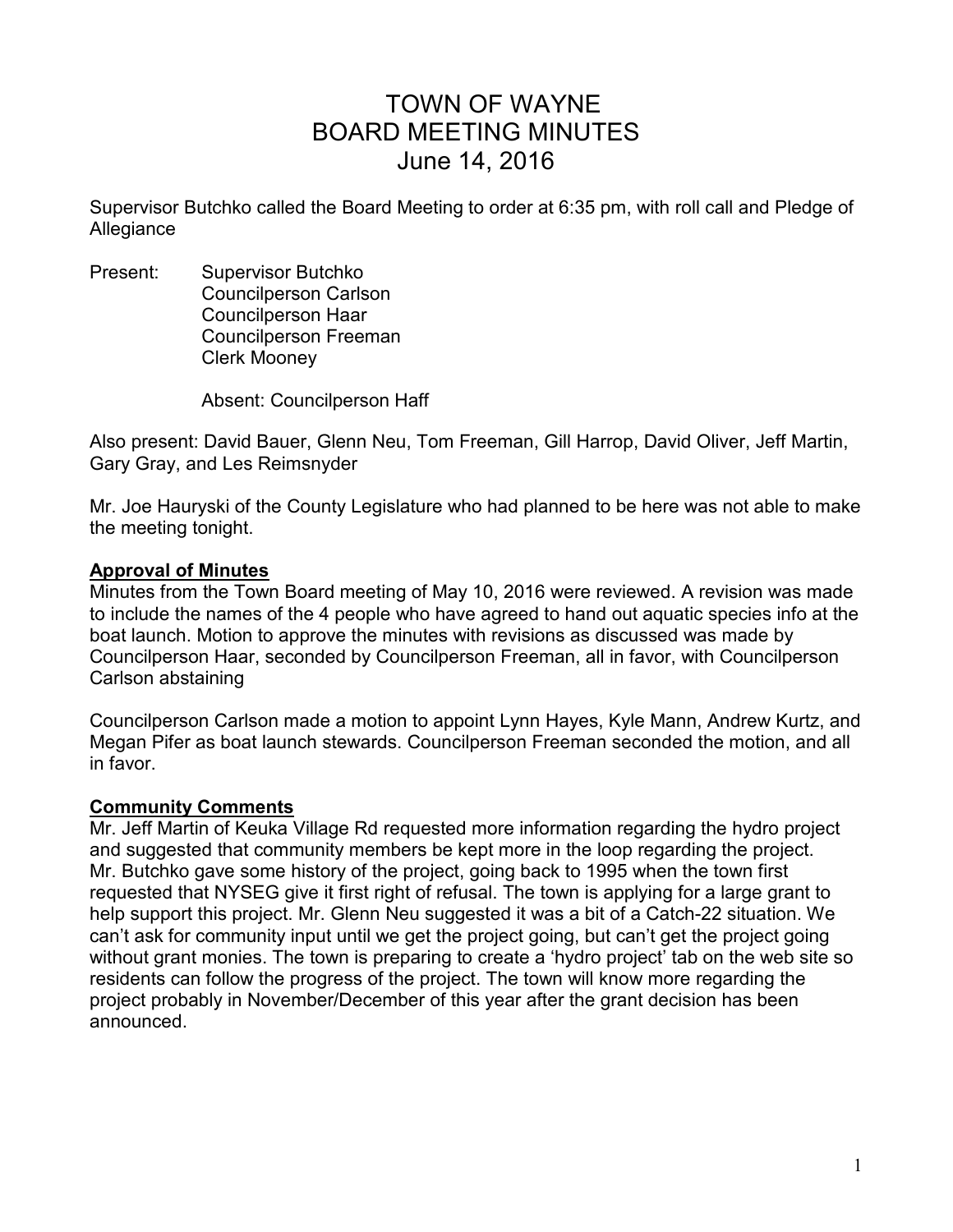Mr. Gary Gray of Tyrone expressed his concern that the Town of Tyrone is not being actively involved in the project. Mr. Butchko explained that he has been in contact with Mr. Don Desrochers, Tyrone's Supervisor. Mr. Gray wanted to know if Town of Wayne owning property in the Town of Tyrone would make the Town of Wayne larger. This would not extend the boundaries of either town. The Town of Wayne would simply own property within the Town of Tyrone.

# **Supervisors Report**

Supervisor's report from May 2016 was presented and reviewed. Motion to approve the supervisor's report was made by Councilperson Haar, seconded by Councilperson Freeman, and all in favor.

Fund transfers were presented and reviewed. The budget modification was deleted, and will be addressed again next year. Motion to approve fund transfers as revised was made by Councilperson Carlson, seconded by Councilperson Haar, and all in favor.

## **Clerks Report**

The May clerk's report was presented and reviewed. No discussion.

Vouchers were presented and discussed. A motion to approve vouchers, Abstract 6 of 2016, was made by Councilperson Haar, seconded by Councilperson Freeman and all in favor.

- General Account
	- $\circ$  Vouchers 143 178
	- o Total \$26,305.64
- Highway Account
	- $\circ$  Vouchers 53 63 (voucher 60 deleted)
	- o Total \$48,898.18
- TA Account
	- o Vouchers 23 28
	- $\circ$  \$8,257.84
- SL Account
	- o Voucher 6
	- $\circ$  \$175.38

#### **Justice Report**

The report was presented and no discussion.

#### **Highway Superintendent Report**

Journal presented and discussed. The Town Clean Up went very well. Thanks to volunteers Lynn Hayes, and Chris and Beth Mooney who assisted Superintendent Bauer.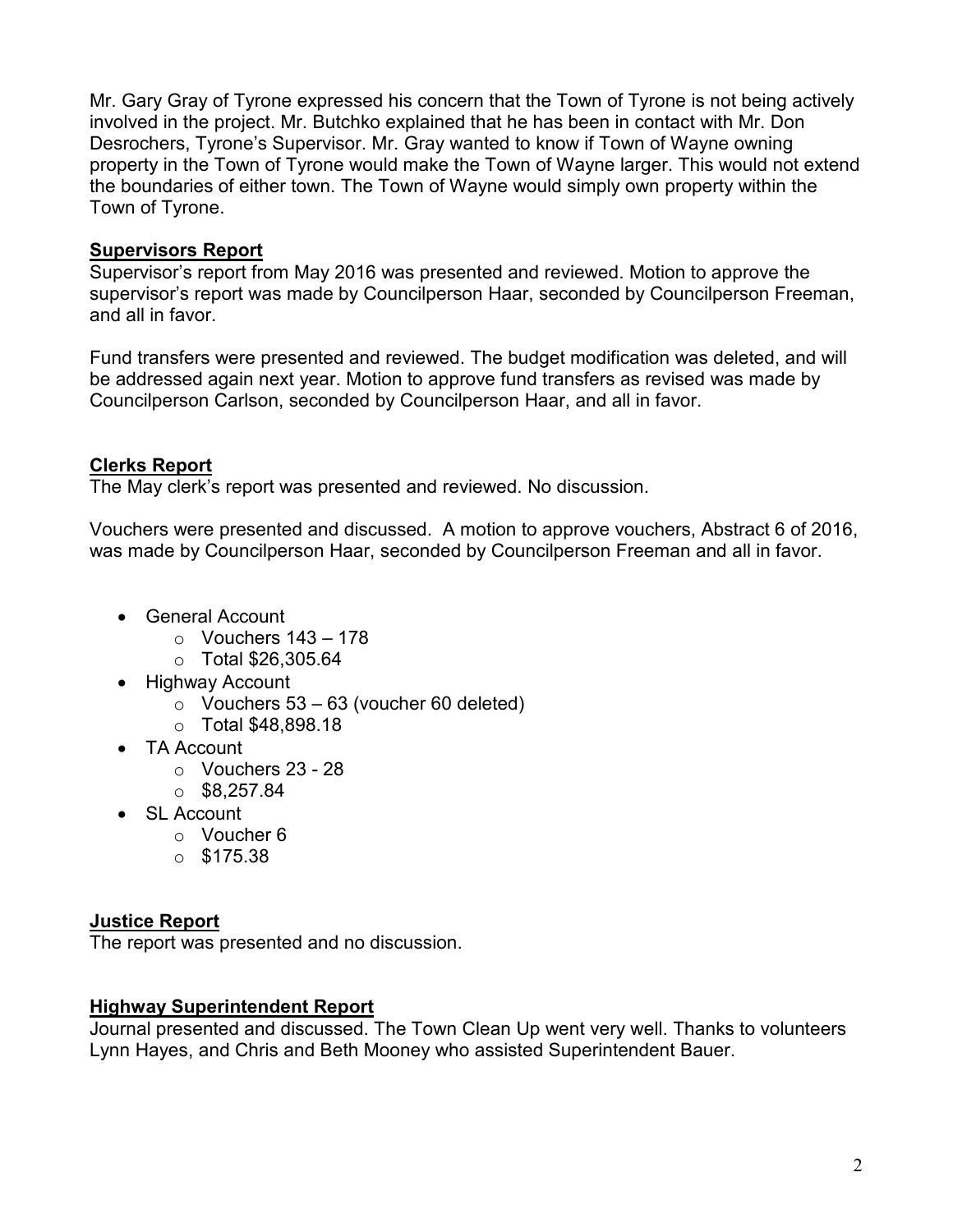Highway Department employee Ron McIntire is planning to retire at the end of 2016. He will take some vacation time prior to that, but will be on call for snow plowing if needed. The town will need a new employee. Mr. McIntire has suggested a possibility. The town will have to advertise in August or September.

#### **Assessor**

David Oliver presented his year to date report. He shared new information regarding the state STAR credit program. The tentative tax roll has been delivered to the county, and the final tax roll will be available July 1<sup>st</sup>.

# **Code & Zoning Officer**

Review of monthly report presented. No discussion.

Mr. Harrop suggests the town move ahead with initiating an action for notice of repair on a property. Councilperson Haar made a motion for a resolution to serve a notice of repair on the property at tax map number 078.67-01-077.000. Councilperson Freeman seconded the motion. All in favor. A roll call vote was taken:

| <b>Supervisor Butchko</b>    | yes |
|------------------------------|-----|
| <b>Councilperson Carlson</b> | ves |
| Councilperson Haar           | yes |
| <b>Councilperson Freeman</b> | yes |

There was discussion regarding the varied length of time needed for the notification to the public for any town legal notices. It was suggested that these time lines be standardized. Councilperson Haar made a motion for a resolution to state that all legal notices and/or public hearing notices for the town be standardized to a 10 calendar day time line. The resolution was seconded by Councilperson Carlson. All in favor. A roll call vote was taken:

| <b>Supervisor Butchko</b>    | yes |
|------------------------------|-----|
| <b>Councilperson Carlson</b> | yes |
| Councilperson Haar           | yes |
| <b>Councilperson Freeman</b> | yes |

#### **Planning Board**

No report.

#### **Watershed**

No report.

#### **Dog Control Officer**

Dog License Report reviewed. No discussion.

#### **History Group**

Report Reviewed. No discussion